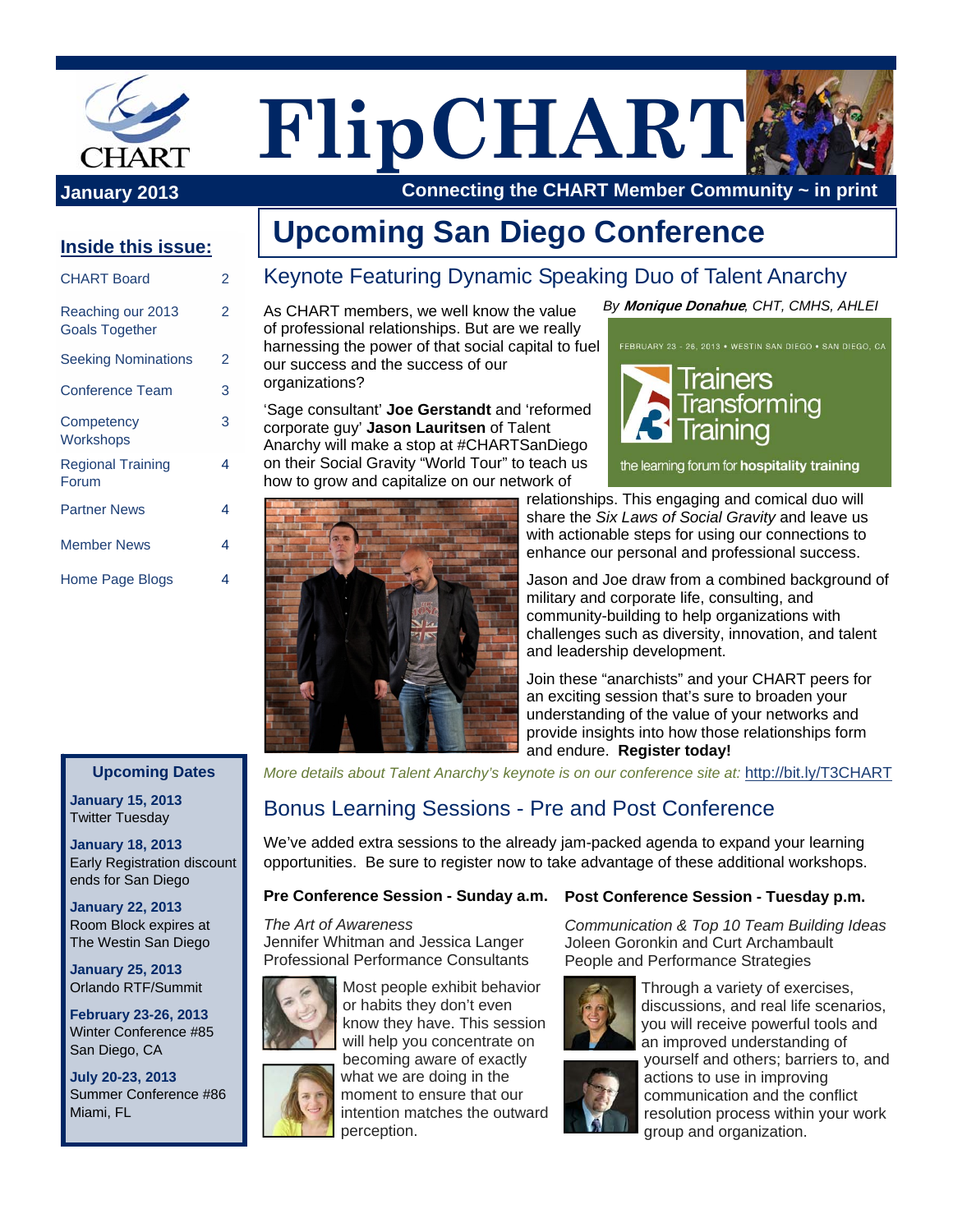### **CHART Board**

### 2012 - 2013 CHART

**President**  John Kelley Vice President White Castle System Columbus, OH 614.559.2566 kelleyj@whitecastle.com



#### **President-Elect**

Calvin Banks Sr. Operations Training Mgr. Gaylord National National Harbor, MD 301.965.3352 cbanks@gaylordhotels.com



Jason Lyon **CEO** The Common Man Ashland, NH 800.649.7031 jmlionnh@gmail.com



#### **Board Member-Education, Miami**

Patrick Yearout Dir. of Recruiting & Training Ivar's Restaurant Seattle, WA 206.423.1432 patrick@keepclam.com

#### **Board Member**

Jen Johnston Learning Facilitator Darden Restaurants Learning Center of Excellence Orlando, FL 407.245.4130 jjohnston@darden.com

#### **Board Member**

Michele Lange Director of Training & **Development** The Habit Burger Grill Irvine, CA 310.480.7863 michelelange@aol.com

#### **Executive Director**

Tara Davey CHART Headquarters Office P.O. Box 2835 Westfield, NJ 07091 800.463.5918 tara@chart.org



# Page 2 **Figure 2 Figure 2 Figure 2 Figure 2 Figure 2 Figure 2 Figure 2 Figure 2 Figure 2 Figure 2 Figure 2 Figure 2 Figure 2 Figure 2 Figure 2 Figure 2 Figure 2 Figure 2 Figure 2 Figur**



### Reaching our 2013 Goals Together

2012 is over – and it has flown by! I'm sure by now many are finalizing plans and budgets for the next year, and in the process I hope you are taking a little time to celebrate any triumphs you may have had either personally or professionally. It is important to celebrate, be grateful for and recognize the wins and accomplishments whether they were initially planned or not.

A quick internet search reveals many lists of the top ten new-year's resolutions. Of the top ten, four revolve around fitness, health and otherwise quitting bad habits; three more are centered on enjoying life more, spending time with family and learning new things. The last two are taming personal debt and helping others. The same article discusses how many resolutions are abandoned through frustration within weeks.

Post your 2013 goals (personal and/or professional) on my blog on the home page at www.chart.org

My resolutions are usually centered on the top four and this past year I felt as though I've done a little better than previous years. After several false starts, mid-summer I purchased a bike, encouraged by the success of several CHART members and have been riding more. This illustrates the positive influence of our members!

Like most other programs we create every day at work, **we experience more success when we plan more, set smart goals, tell others about our goals, and reward ourselves when we meet our goals**. Sounds like every project management/goal setting class I've ever taught or attended!

**So ... share your goals with your CHART friends**. We have created a discussion thread on my blog (*located on home page at www.chart.org*) to post your thoughts, resolutions and goals, plus any tips. Let's make it a great 2013 for all of us and in just a quick 12 months we will all be looking back and celebrating a year full of accomplishments!

Here's to a happy and prosperous new year!

John

### **Learning Legacy Fund**



### Seeking Nominations

Do you know a trainer who shows potential and passion for the profession, but who lacks the sufficient budget to attend the CHART conference? The Learning Legacy Fund provides a need-based professional development grant for such trainers. **Nominations are due by January 15.** Visit http://chart.org/membership/learning\_legacy\_fund/



We are excited to announce that **Janet Hoffmann,** Hoffmann & Associates, has joined as a Gold Level Founding Donor of the Learning Legacy Fund. It is people like her that make these grants possible. Janet commented, "*Almost twenty years ago, I never imagined how fulfilling the journey I started with CHART would be.* 

*I* have had the opportunity to learn from the best in the industry, share *experiences with talented colleagues, grow as a leader and be a member of a caring community of individuals; many of whom have become lifelong friends. Contributing to the Learning Legacy Fund has provided me with a way to pay it forward. I am honored to be able to help someone benefit from the unique experience that is CHART -- it is like no other!"*

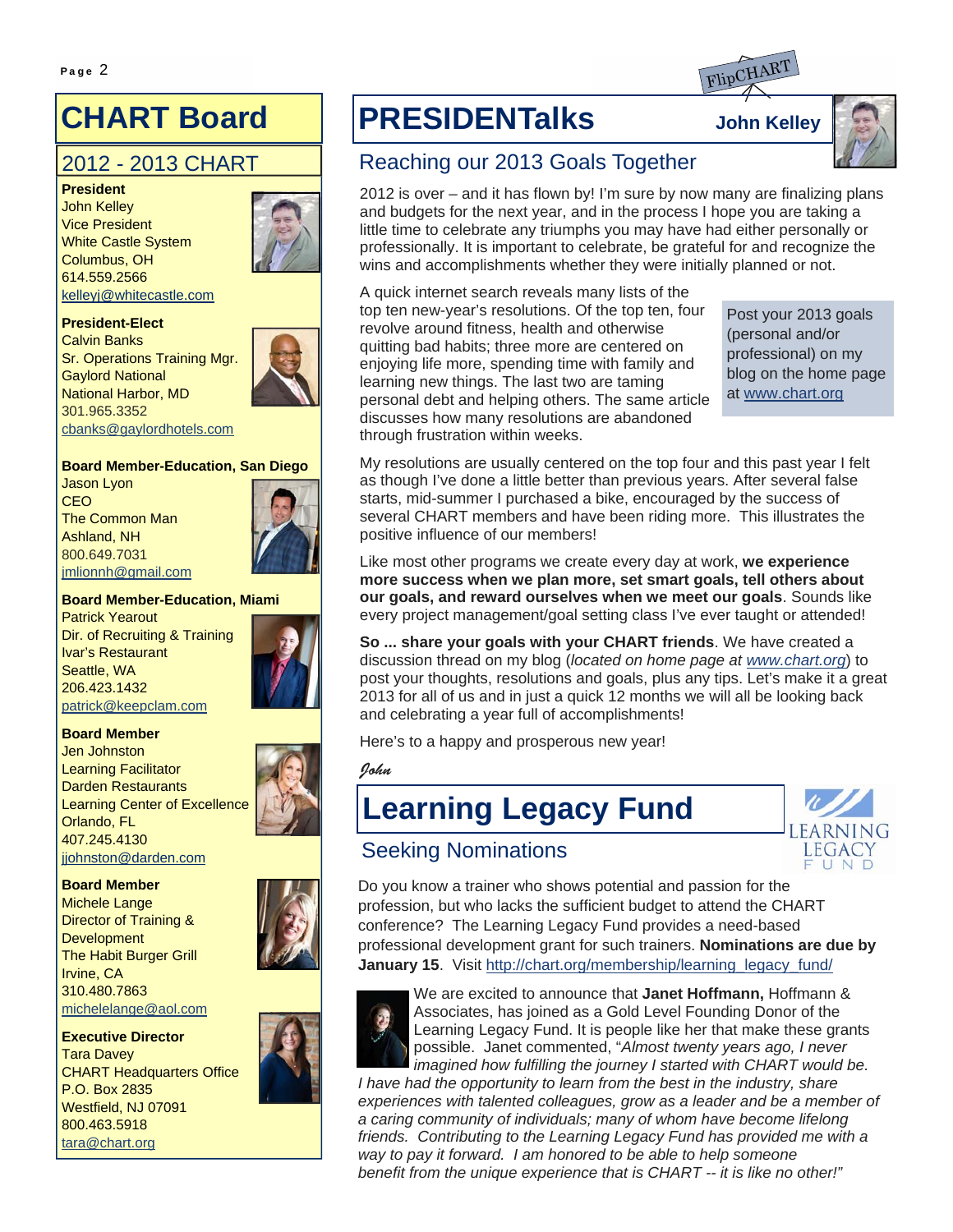



### **Upcoming San Diego Conference**

### Conference Team

Team members were asked ... **What is one practical tip you've learned at CHART that has transformed your training?**





Volunteer Co-Director **Claudia Carr**, CC & Company

*"I credit CHART for most of my professional successes. One in particular was incorporating the new member mentor program into my new staff training procedure. It removed the training 'anxiety' for the trainees so they were more open to learning and turned the trainer into a real coach. It was a big WIN for everyone!"*



### Hospitality Co-Director **Trista Kimber**, Hooter's of America

*"In a world where we are on information overload, your training materials have to visually entice and keep your trainees attention. It helps sell your brand to the trainee by reassuring them they made the right choice in working there."* 



### Activities Co-Director **Gabe Hosler**, Rubio's

*"Internal Branding – Our Team Members are like our customers. We need to sell the concepts of training to them the same way we sell a product to customers. It can be as simple as aligning the fonts and coloring in your materials with those your Marketing team uses. Regardless of your size or budget you can make little tweaks here and there to be creative and make your materials more interesting."* 



Communications Director **Monique Donahue**, American Hotel & Lodging Educational Institute

*"Some of my most enduring takeaways from CHART have been related to creating opportunities for interactive and engaging classroom participation. As an instructional designer with very little facilitation experience when I first came to CHART, this was a revelation to me which changed how I design courses for other facilitators to deliver."* 



### Service Event Director **Patrick Yearout**, Ivar's **Restaurants**

*"One very effective tip I received from a CHART member was to read the book, "Transfer of Training," by Mary Broad and John Newstrom. It's an amazing source of strategies for getting my training to stick with employees and make a difference in the workplace."* 

### Competency Workshops



### **Hospitality Training Competencies**

Trainer - Instructional Designer - Manager - Executive

| T3: Trainers<br>Transforming  |          | an exciting, new conference<br>format that will immerse you in<br>the competencies necessary to be a |  |  |
|-------------------------------|----------|------------------------------------------------------------------------------------------------------|--|--|
| Training                      |          | <b>better</b> TRAINER                                                                                |  |  |
| <b>REGISTER</b>               | faster   | <b>INSTRUCTIONAL</b><br><b>DESIGNER</b>                                                              |  |  |
| <b>TODAY</b><br>www.chart.org | stronger | <b>MANAGER</b>                                                                                       |  |  |
|                               | areater  | <b>EXECUTIVE</b>                                                                                     |  |  |

### **Workshops #1 - Sunday afternoon Feb 24**

Trainer: Presentation Effectiveness **TJ Schier**, Incentivize Solutions

Instructional Designer: Program Design **Patrick Yearout**, Ivar's Restaurants

Manager: Project Management **Curt Archambault**, People and Performance **Strategies** 

Executive: Communication & Influence **Joleen Goronkin**, People & Performance **Strategies** 

### **Workshops #2 - Monday morning Feb 25**

Trainer: Participant Management **Jennifer Johnston**, Darden Learning Center

Instructional Designer: Technical Knowledge **Monique Donahue,** CHT, CMHS, AH&LEI

Manager: Operational Knowledge **Jennifer Swan**, Hospitality on Point

Executive: Business Acumen **Janet Hoffmann**, Hoffmann & Associates

#### **Workshops #3 - Tuesday morning Feb 26**

Trainer: Evaluation and Assessment **Curt Archambault**, People and Performance **Strategies** 

Instructional Designer: Process Improvement **Donna Rynda**, Make it Matter!

Manager: Coaching and Development **Lisa Oyler**, CHT, CTA, St. Regis Deer Valley

Executive: Strategic Planning **Mike Hampton**, Ed.D., Florida International **University**